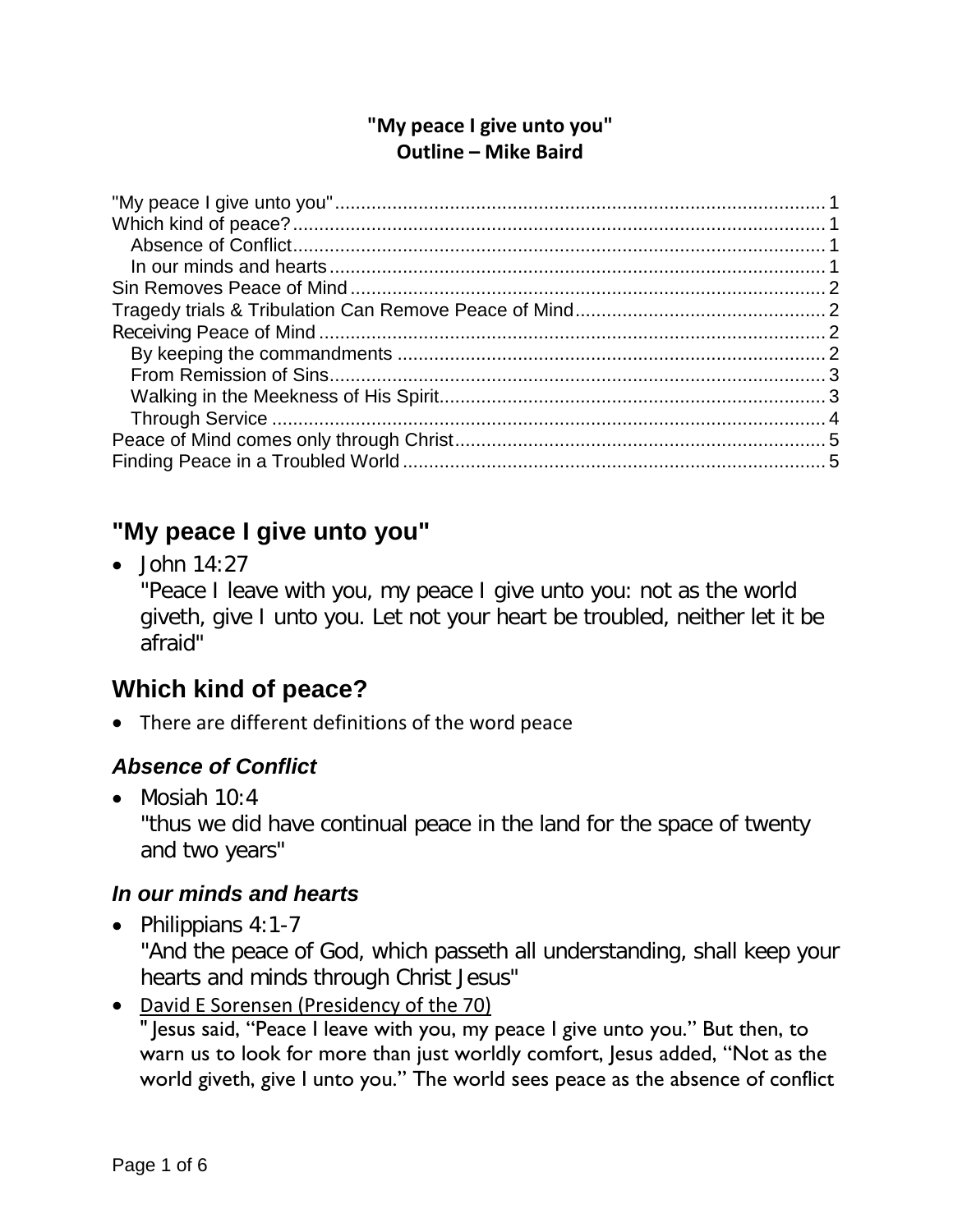or pain, but Jesus offers us solace despite our suffering." (["Faith is the answer"](https://www.lds.org/general-conference/2005/04/faith-is-the-answer?lang=eng) April 2005 Conference)

## <span id="page-1-0"></span>**Sin Removes Peace of Mind**

 $\bullet$  2 Nephi 4:27

"And why should I yield to sin, because of my flesh? Yea, why should I give way to temptations, that the *evil one have place in my heart to* destroy my peace and afflict my soul?"

 $\bullet$  Isaiah 48:18

"O that thou hadst hearkened to my commandments! then had thy peace been as a river"

• Romans 3:10-17

" They are all gone out of the way, they are together become unprofitable; there is none that doeth good, no, not one. Their throat is an open sepulchre; with their tongues they have used deceit; the poison of asps is under their lips: Whose mouth is full of cursing and bitterness: Their feet are swift to shed blood: Destruction and misery are in their ways: And the way of peace have they not known"

# <span id="page-1-1"></span>**Tragedy trials & Tribulation Can Remove Peace of Mind**

- Things happen to us that we have no control of or responsibility for
	- Death,
- Can cause anxiety, bitterness, anger, hurt etc.
- Can cause peace of mind to flee

# <span id="page-1-2"></span>**Receiving Peace of Mind**

## <span id="page-1-3"></span>*By keeping the commandments*

• Isaiah 48:18

"O that thou hadst hearkened to my commandments! then had thy peace been as a river"

• D&C 59:23

"But learn that he who doeth the works of righteousness shall receive his reward, even peace in this world and eternal life in the world to come"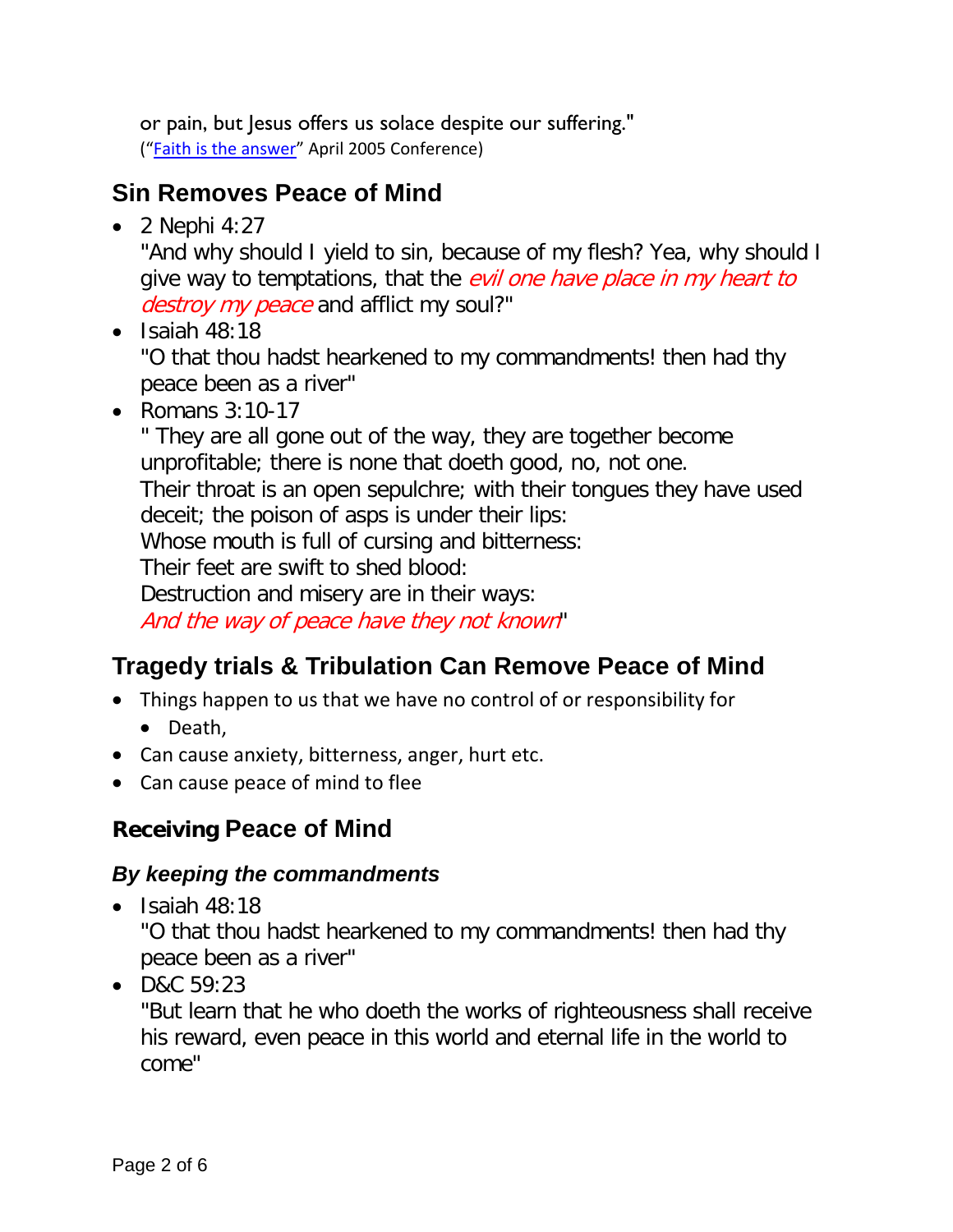• Mosiah  $27:4$ 

"That they should let no pride nor haughtiness disturb their peace; that every man should esteem his neighbor as himself"

• Proverbs 3:1-2

" My son, forget not my law; but let thine heart keep my commandments:

For length of days, and long life, and peace, shall they add to thee"

### <span id="page-2-0"></span>*From Remission of Sins*

• Alma 38:8

"And it came to pass that I was three days and three nights in the most bitter pain and anguish of soul; and never, until I did cry out unto the Lord Jesus Christ for mercy, did I receive a remission of my sins. But behold, I did cry unto him and I did find peace to my soul"

• Mosiah  $4:3$ 

"And it came to pass that after they had spoken these words the Spirit of the Lord came upon them, and they were filled with joy, having received a remission of their sins, and having peace of conscience, because of the exceeding faith which they had in Jesus Christ who should come"

#### <span id="page-2-1"></span>*Walking in the Meekness of His Spirit*

• D&C 19:23

"Learn of me, and listen to my words; *walk in the meekness of my* Spirit, and you shall have peace in me"

- See meekness in the Savior's actions
	- Luke 22:42

" Saying, Father, if thou be willing, remove this cup from me: nevertheless not my will, but thine, be done"

 $\bullet$  Isaiah 53:7

" He was oppressed, and he was afflicted, yet he opened not his mouth: he is brought as a lamb to the slaughter, and as a sheep before her shearers is dumb, so he openeth not his mouth."

• Moses  $4:2$ 

" But, behold, my Beloved Son, which was my Beloved and Chosen from the beginning, said unto me—Father, thy will be done, and the glory be thine forever."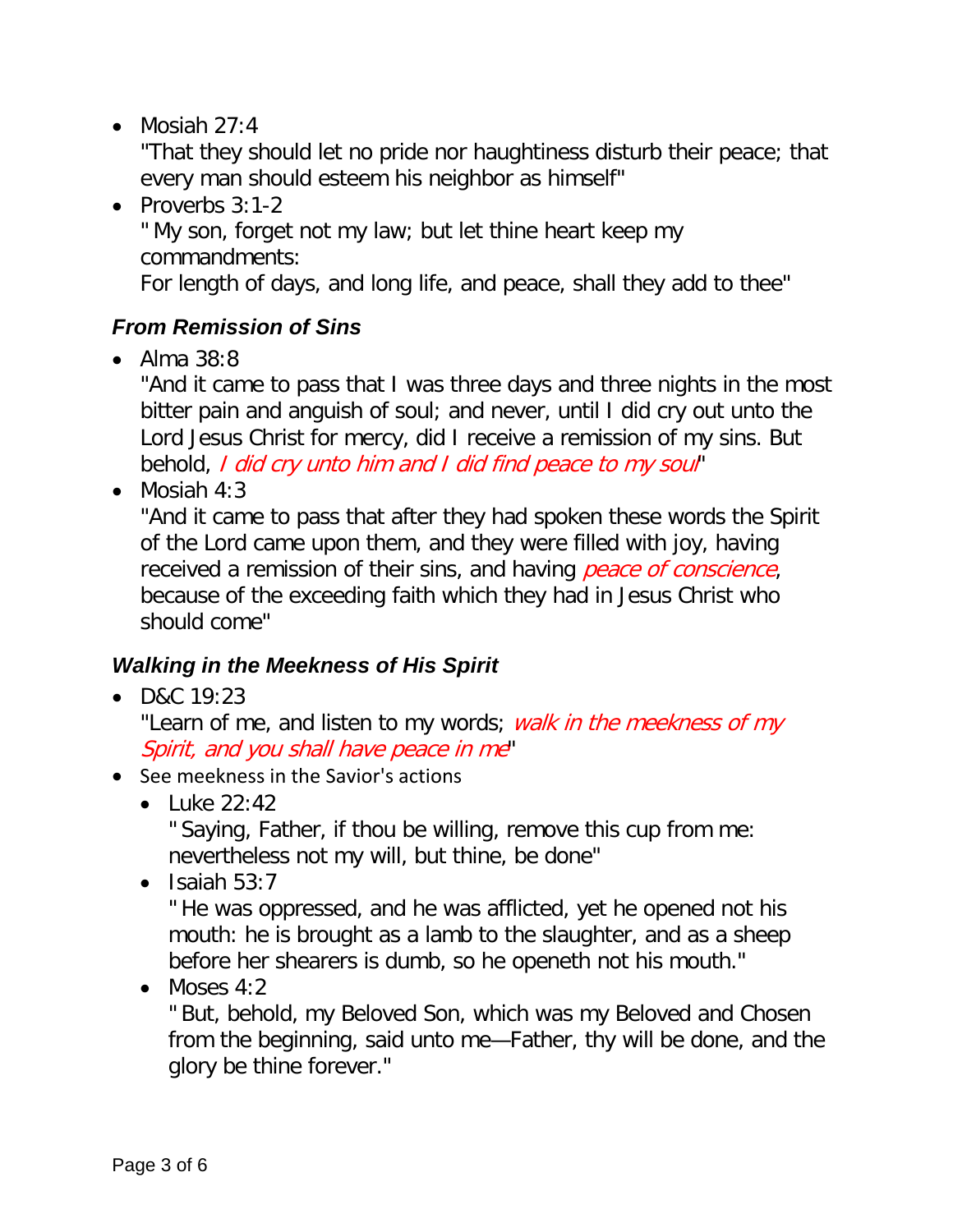• 1 Peter 2

20) For what glory is it, if, when ye be buffeted for your faults, ye shall take it patiently? but if, when ye do well, and suffer for it, ye take it patiently, this is acceptable with God.

21) For even hereunto were ye called: because Christ also suffered for us, leaving us an example, that ye should follow his steps:

22) Who did no sin, neither was guile found in his mouth:

23) Who, when he was reviled, reviled not again; when he suffered, he threatened not; but committed himself to him that judgeth righteously:

• Mike Baird:

"My conclusion and personal testimony is if we learn from the Savior's actions to have meekness in the exercise of our agency when we go through life's experiences we can find peace, even when we are "tasting the bitter that we may know to prize the good" (Moses 6:55). We are able to cast our burdens at His feet (Psalm 55:22 and he exchanges the ashes in our life for beauty (Isaiah 61:3). It is when we have pride, anger, "revile when reviled, threaten when we suffer, etc. in the exercise of our agency that peace is elusive and we are left clutching the ashes of our experiences" ("Personal correspondence regarding D&C 19:23" Feb 2008)

### <span id="page-3-0"></span>*Through Service*

• Mike Baird:

"As I was listening to President Thomas S Monson's Sunday morning address of the October 2009 general conference titled "What have I done for someone today" I was struck by a new insight regarding Mat 11:28-30. His talk is about serving others yet he concluded his talk by quoting Matt 11:28-30. As he was quoting those words I asked myself – why is he quoting that scripture at the end of a talk on service? Then my mind flashed to earlier in his talk where President Monson had quoted David O McKay as follows:

"Man's greatest happiness comes from losing himself for the good of others"

And I thought also of earlier in the talk when President Monson said: "Those who live only for themselves eventually shrivel up and figuratively lose their lives, while those who lose themselves in service to others grow and flourish—and in effect save their lives"

My conclusion was that a way to find 'rest in our souls' when we are 'heavy laden' is to provide service for others because when we are in the service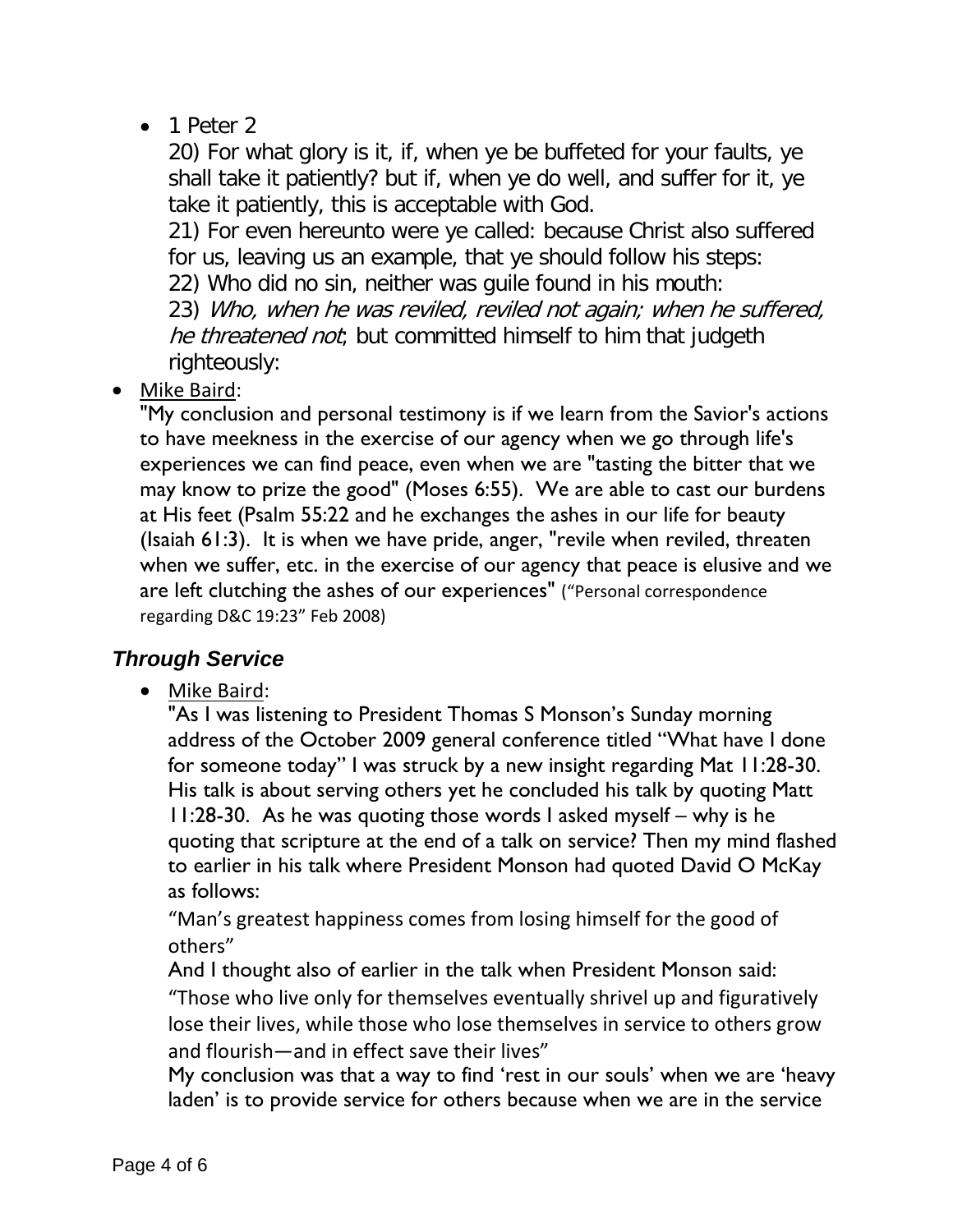of our fellow beings we are only in the service of our God (Mosiah 2:17-18) and thus we come unto Christ through our service and he gives us His rest and and His peace" (March 2012)

## <span id="page-4-0"></span>**Peace of Mind comes only through Christ**

• Philippians 4:1-7

"And the peace of God, which passeth all understanding, shall keep your hearts and minds through Christ Jesus"

• D&C 138:

" But unto the wicked he did not go, and among the ungodly and the unrepentant who had defiled themselves while in the flesh, his voice was not raised:

Neither did the rebellious who rejected the testimonies and the warnings of the ancient prophets behold his presence, nor look upon his face.

Where these were, darkness reigned, but among the righteous there was peace;

And the saints rejoiced in their redemption, and bowed the knee and acknowledged the Son of God as their Redeemer and Deliverer from death and the chains of hell.

Their countenances shone, and the radiance from the presence of the Lord rested upon them, and they sang praises unto his holy name"

• Isaiah 9:6

"For unto us a child is born, unto us a son is given: and the government shall be upon his shoulder: and his name shall be called Wonderful, Counsellor, The mighty God, The everlasting Father, The Prince of Peace"

• Name Withheld:

"The tides of self-pity, self-reproach, and self-destruction rage against my shore. And at my shore the Savior is ever there, building—shoring up protecting against the onslaught—telling me I have value—telling me to believe in myself. His is the voice I prefer to hear, the voice I must heed." (["How the Atonement Helped Me Survive Divorce"](https://www.lds.org/ensign/1997/04/how-the-atonement-helped-me-survive-divorce?lang=eng), Ensign, Apr. 1997, 28)

# <span id="page-4-1"></span>**Finding Peace in a Troubled World**

• Alma 58:10-11

" Therefore we did pour out our souls in prayer to God, that he would strengthen us and deliver us out of the hands of our enemies, yea, and